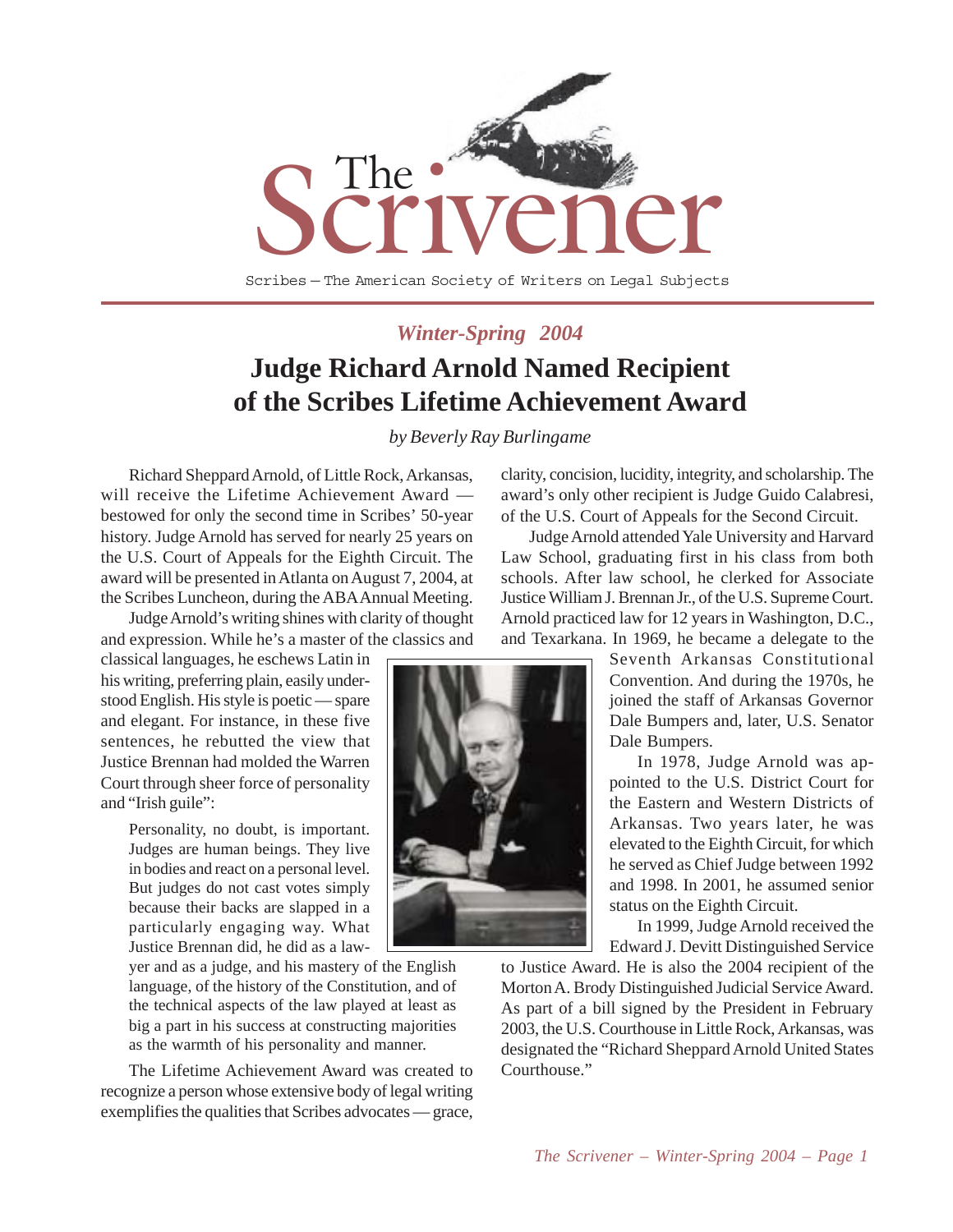# **President's Column**

*Beverly Ray Burlingame Partner, Thompson & Knight LLP Dallas, Texas*

This quarter has brought exciting changes to Scribes, due largely to the hard work of our officers, board members, committee chairs, and committee members. In March 2004, the board met in San Diego, where we were graciously hosted by board member Steven R. Smith, Dean of the California Western



School of Law in San Diego. After a day-long meeting of the board on Saturday, Steve and his wife, Lera, treated us to dinner at their home, accompanied by a glorious sunset over the Pacific Ocean.

The annual board meeting is the board's only faceto-face chance to fully discuss and vote on critical issues affecting Scribes. But almost daily (and sometimes, several times a day), board members communicate through the board's listserv, hosted by Barry University School of Law, the home of Scribes' Executive Director, Dean Glen-Peter Ahlers.

One of the board's primary goals is to increase our membership. And we've made great progress, led by longtime board member John Williams — Chair of the Membership Committee and Principal Attorney Editor with West, a Thomson business. In March 2004 alone, Scribes added 2 new lifetime members, 16 regular members, and 137 faculty members at four law schools who joined as institutional members:

- John Marshall Law School
- Lewis & Clark Law School
- University of Akron Law Center
- William Mitchell College of Law

Another key goal has been to make Scribes more visible to the legal community. And we're making great strides there, too. This newsletter — *The Scrivener*  has a new Editor, Assistant Professor Jane Siegel, a member of the *Scrivener* and Website Committee. Professor Siegel, who teaches legal research and writing at Thomas M. Cooley Law School, has taken on this labor-intensive task.

Our website — www.scribes.org — has also been recently transformed. The new website design is by Astrid Gulley, a Dallas-area technology maven who will also serve as the new Scribes webmaster. Ms. Gulley owns a consulting business and is a staff member of the Technology Assistance Small Business Development Center in Dallas. In that role, she counsels and trains law firms and other groups in computer technology and intellectual property. Ms. Gulley also teaches E-Commerce-Marketing, Web-Design (HTML), Internet Architecture, and Network Security.

When you visit the new Scribes website, you'll find links to the websites of all our institutional members, as well as direct e-mail links to all Scribes officers and directors. And soon, Ms. Gulley will enable Scribes members to pay their dues more conveniently, by using a secure online-payment system at scribes.org.

On another front, the Annual Meeting Committee, led by board member Tom Steele — a former Scribes Executive Director and a law professor at Wake Forest University School of Law — has been actively planning the 2004 Scribes Annual Luncheon, to be held August 7, 2004, during the ABA Annual Meeting in Atlanta. At the luncheon, the Scribes Lifetime Achievement Award will be presented to Judge Richard Arnold, as discussed on the first page of this issue. Scribes will also present the 2004 Book Award and 2004 Brief-Writing Award the winners of which two other Scribes committees will soon be hard at work selecting.

And the Scribes Planning Committee has been planning another Scribes-sponsored legal-writing seminar, which will also take place during the Atlanta ABA Annual Meeting. The two-hour program, which will be scheduled for August 6 or August 7, will offer practical advice on legal writing for business lawyers. The program will be co-sponsored by *Business Law Today*, the news magazine for the Business Law Section. Last year's program, co-sponsored by Scribes and the ABA Litigation Section, offered advice on writing effective motions and briefs.

Finally, Joseph Kimble — Editor in Chief of *The Scribes Journal of Legal Writing* — expects that Volume 9 of the *Journal* will be published this summer. And longtime Scribes supporter Thomas M. Cooley Law School has generously offered to fund three issues of the *Journal*, including Volume 9.

*(continued on page 3)*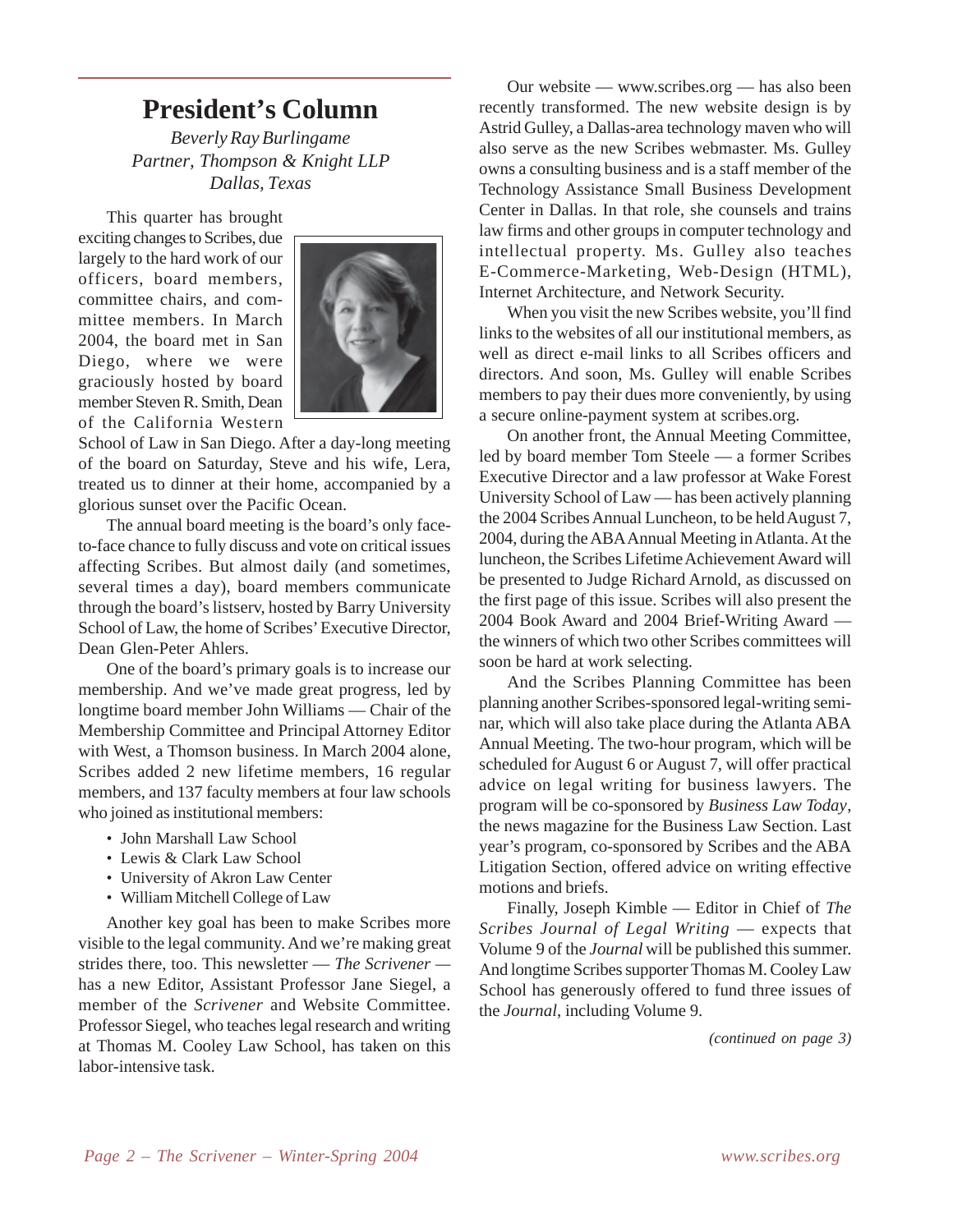*(continued from page 2)*

#### *A Legal-Writing Tidbit: End Sentences with a Punch*

"A sentence must be so written that the punch word comes at the end."

Karl Llewellyn, *A Lecture on Appellate Advocacy*, 29 U. CHI. L. REV. 627, 628 (1962).

In an English sentence, the primary emphasis falls at the end. The next most emphatic position is at the start. Consider these two sentences, hearing each one in your mind's "ear" as if it were being read aloud, with the last word exaggerated:

- **Version 1:** Coker promised Jones that the stock would earn a hefty profit in 2001.
- **Version 2:** Coker promised Jones that in 2001, the stock would earn a hefty profit.

In the first sentence, emphasizing the date, *2001*, sounds slightly foolish. But emphasizing *profit* improves the rhythm by putting the most important word last. By reading a sentence aloud and exaggerating the last word, you can often improve its sound and effectiveness.

In general, follow these four rules on word placement, formulated by Bryan Garner:

• Don't end a sentence with a date unless the date is crucial, as in —

The statute of limitations has now run; the accident occurred not in 2000, as Ulmer contends, but in 1999.

• Don't end a sentence with a case name unless the case name is crucial, as in —

Lipscomb's argument is refuted by a leading case — *Celotex*.

• Don't end a sentence with a person's name unless it comes as a surprise, as in  $-$ 

The only fingerprints on the gun belong not to the defendant, but to his brother, Jim Field.

• Don't end with a qualifier such as *in most circumstances*, *in general*, or the like.

Compare these two sentences, noticing whether each one ends with a punch:

- **Version 1:** It's a wonder that Beatrice even survived under these dire circumstances.
- **Version 2:** Under these dire circumstances, it's a wonder that Beatrice even survived.

Glanville Williams provided this shining example of ending a sentence with a punch:

Law is the cement of society and also an essential medium of change.

In sum, instead of letting your sentences trail off into trivia or conclude with a graceless thud, make them rise to a resounding climax.

# **In This Issue**

| Scribes Lifetime           |
|----------------------------|
| Achievement Award  1       |
|                            |
| Revised Constitution       |
|                            |
| <b>Annual Meeting</b>      |
|                            |
| Excerpts from Garner's     |
| Modern American Usage  8   |
|                            |
|                            |
| Remarks for the Scribes    |
| Law-Review Award, 2004 11  |
|                            |
| Scribes Board Members  13  |
| Institutional Members  14  |
| Membership Application  15 |

### **New Editor**

*The Scrivener* has a new editor. Jane M. Siegel is an assistant professor teaching Research and Writing at Thomas M. Cooley Law School. Jane received her undergraduate degree from the University of Michigan and her J.D. from Cooley. Before becoming a lawyer, Jane was a freelance writer, editor, and communications consultant.

Please send items for upcoming issues of *The Scrivener* (electronically or on disk) to the address shown below.

Deadlines

| Summer | August 15   |
|--------|-------------|
| Fall   | November 15 |
| Winter | February 15 |
| Spring | May 15      |

Jane Siegel Thomas M. Cooley Law School P.O. Box 13038 Lansing, Michigan 48901 siegelj@cooley.edu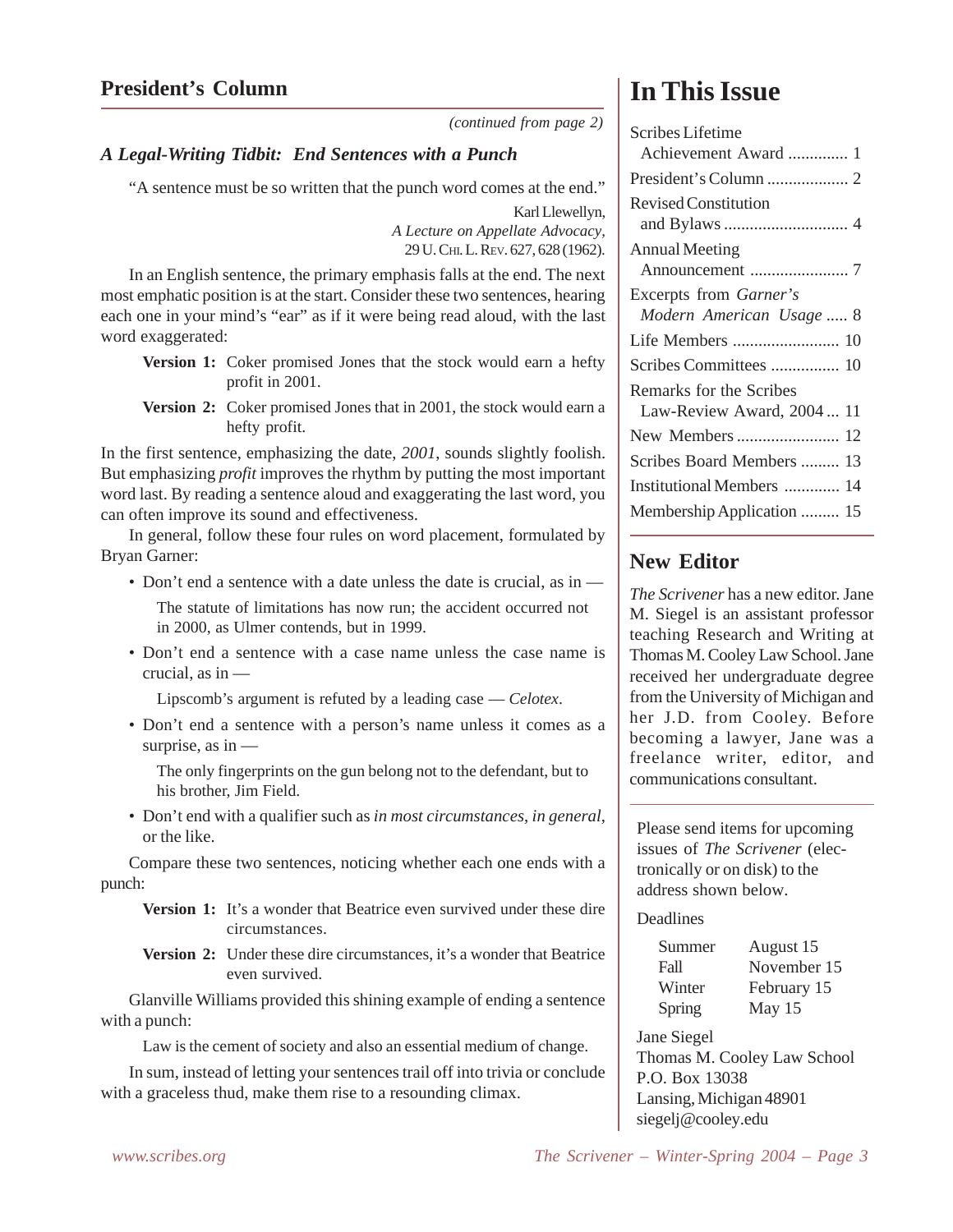# **Revised Constitution and Bylaws**

We have completely rewritten the Scribes Constitution and bylaws. There are two main reasons. First, we want them to exemplify the clear, plain style of writing and drafting that Scribes advocates. Second, we need to bring them up to date so that they are consistent with our current practices. They will be presented for approval at the annual membership meeting in August.

# **SCRIBES CONSTITUTION**

### **Article 1 — Name and Goals**

The name of this organization is Scribes — The American Society of Writers on Legal Subjects. Its goals are:

- (1) to foster a feeling of fraternity among those who write about the law and especially among its members;
- (2) to create an interest in writing about the history, philosophy, and language of the law and about those who make, interpret, and enforce it;
- (3) to help and encourage people who write about the law; and
- (4) above all, to promote a clear, succinct, and forceful style in legal writing.

### **Article 2 — Membership**

- **1.** *Qualifications.* A member of the legal profession in any country is eligible for Scribes membership if that person has:
	- (1) published a book on a legal subject;
	- (2) published two or more articles on legal subjects in a journal, magazine, or newsletter;
	- (3) served as an editor of a legal publication; or
	- (4) published two or more opinions as a judge.
- **2.** *Categories.* The Board of Directors may create categories of membership, including special categories for those who would not otherwise qualify for membership.
- **3.** *Resignation or Expulsion.* A member may resign at any time by filing a written resignation with the Executive Director. A member may be expelled for good reason by a four-fifths vote of the Board.

### **Article 3 — Membership Meetings**

- **1.** *Annual Membership Meeting.* The annual membership meeting is held during the annual meeting of the American Bar Association, at a time set by the President of Scribes. At least 60 days before the meeting, notice of the time and place must be given to the membership by mail, by publication in *The Scrivener* or on scribes.org, or by some other appropriate means.
- **2.** *Special Meetings.* On extraordinary occasions, a special membership meeting may be called by a threefourths vote of the Board or by a petition signed by a majority of members.
- **3.** *Records***.** The Secretary, the Executive Director, or a designate must prepare the minutes of the annual membership meeting and any special meeting and must file them with the Executive Director.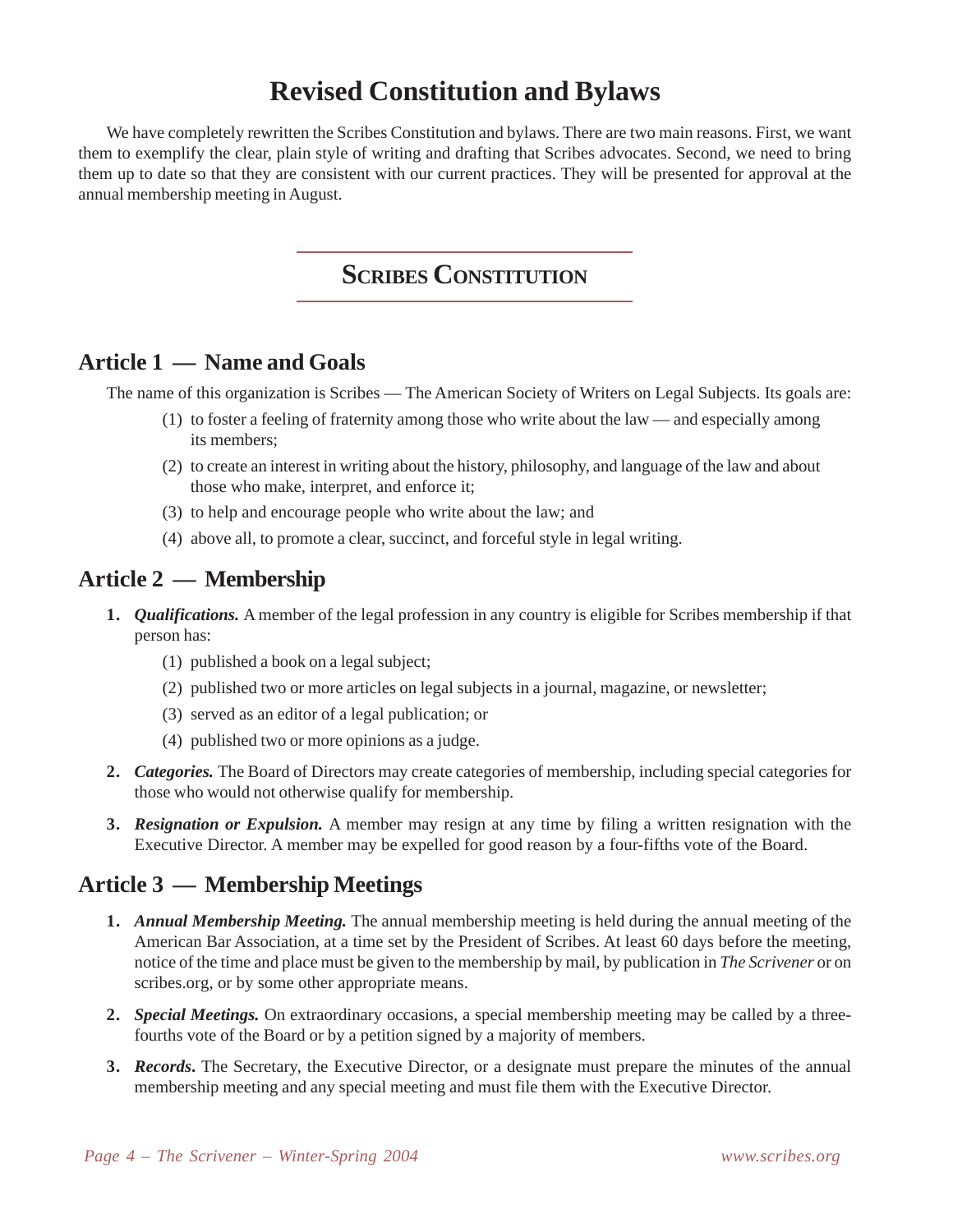# **Article 4 — Board of Directors**

- **1.** *Function.* The governing and administrative body of Scribes is its Board of Directors.
- **2.** *How Constituted.* The Board consists of 16 members: the President, Past President, Vice President (President-Elect), Secretary, Treasurer, Executive Director, and Editor in Chief of *The Scribes Journal of Legal Writing*, together with nine elected members.
- **3.** *Terms of Office; Vacancy.* The officers serve a two-year term, as stated in Article 5. The Past President serves a two-year term. Each of the nine elected members serves a three-year term. The Executive Director and the Editor in Chief of the *Journal* serve at the Board's pleasure.
- **4.** *Board Meetings.* The Board meets just before or after each annual membership meeting; at a separate annual Board meeting called by the President with 30 days' notice to the Board; and at any other time agreed to by a majority of the Board. The President may also call an electronic meeting by asking Board members to vote electronically on a matter. For electronic meetings, the President must give the Board at least 5 days to vote.
- **5.** *Quorum and Voting***.** At any Board meeting, a majority of the Board constitutes a quorum. Decisions are by a majority of the Board members present, unless the meeting is an electronic meeting. At electronic meetings, decisions are by a majority of the Board members who vote.
- **6.** *Records***.** The Secretary, the Executive Director, or a designate must prepare the minutes of a Board meeting and file them with the Executive Director.

# **Article 5 — Officers**

- **1.** *How Constituted.* The officers consist of a President, a Vice President (President-Elect), a Secretary, and a Treasurer.
- **2.** *Term of Office; Vacancy.* Each officer serves a two-year term. If a vacancy occurs in the office of President, the Vice President succeeds to that office for the rest of the President's term. A vacancy in any other office must be filled by the Board for the rest of that person's term.

# **Article 6 — Nomination and Election of Officers and Directors**

- **1.** *Nominating Committee.* The President must appoint a Nominating Committee of at least five members. Every other year, the Nominating Committee must nominate the four officers. Each year, the Nominating Committee must nominate three Board members. The President may treat the Nominating Committee as a standing committee or may appoint a new committee each year.
- **2.** *Report of the Committee; Other Nominations; Elections.* The Nominating Committee's report must be filed with the Executive Director and presented at the annual membership meeting. Other nominations may be made from the floor. Election to each position is decided by a majority of members present at the meeting.

# **Article 7 — Committees**

With the Board's advice, the President may appoint the committees that seem necessary to carry out the goals of Scribes. The life of each committee ends at the annual membership meeting, after which the President may appoint the same or reconstituted committees.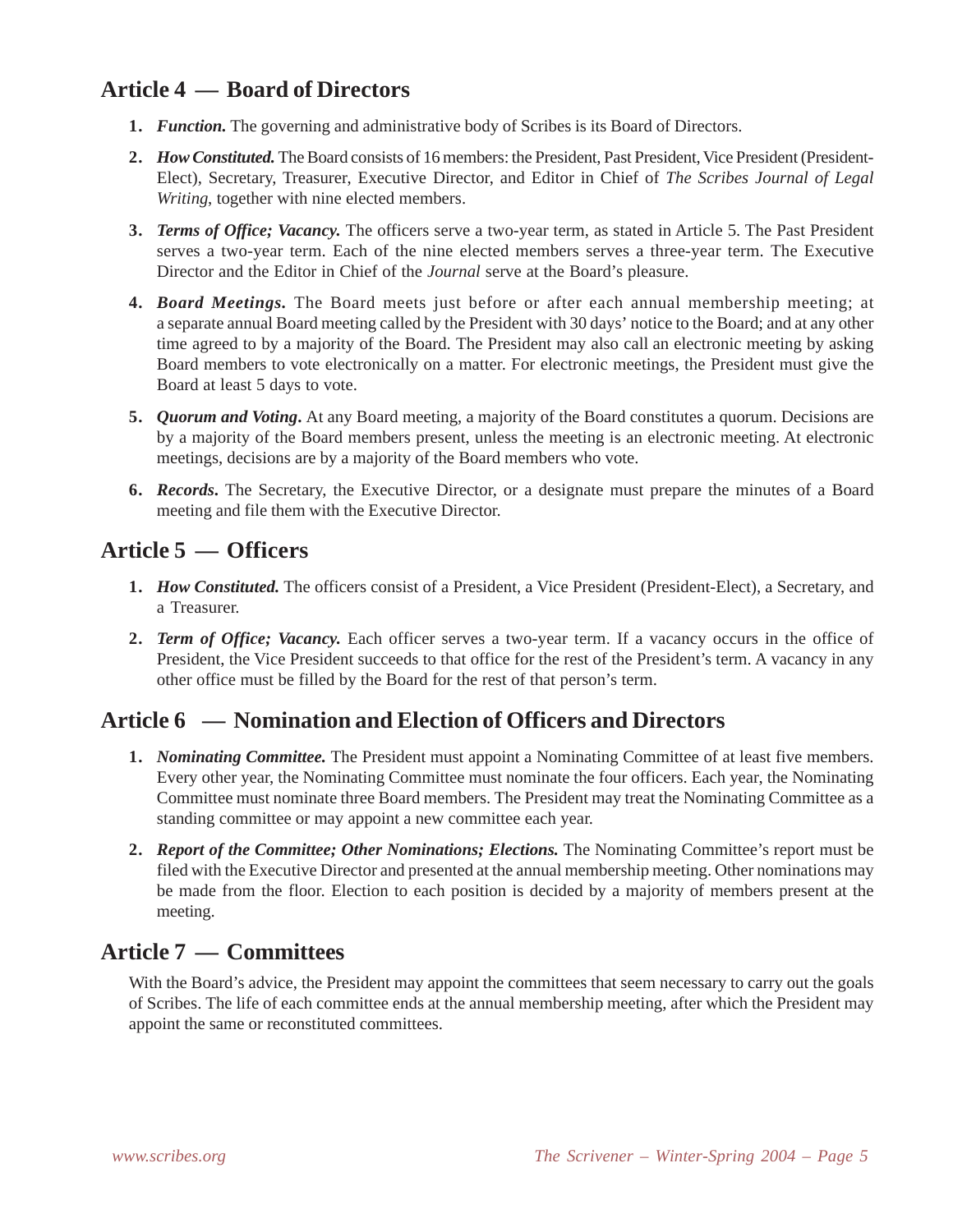## **Article 8 — Adopting and Amending Bylaws**

Bylaws may be adopted, amended, or rescinded at any annual membership meeting by a majority of members present. The proposed action may be submitted to the Executive Director by the Board or by any member. At least 60 days before the meeting, notice of the proposed action must be given to the membership by mail, by publication in *The Scrivener* or on scribes.org, or by some other appropriate means.

### **Article 9 — Amending This Constitution**

This Constitution may be amended in the same manner as the bylaws, except that a two-thirds vote of members present is required.

# **SCRIBES BYLAWS**

### **Article 1 — Membership**

#### **1.** *Full Members.*

- a. *Four Categories.* There are four categories of full membership:
	- regular member
	- sustaining member
	- life member
	- institutional member

Any ABA-approved law school or any federal or state appellate court may become an institutional member — in which case each faculty member or judge who meets the eligibility requirements of the Constitution, Article 2, section 1, becomes a Scribes member. In appropriate circumstances, any other deserving legal organization may become an institutional member by a majority vote of the Board — in which case each of its members who is eligible becomes a Scribes member.

- b. *Determining Eligibility.* The Executive Director must determine whether a person meets the eligibility requirements for full membership. The requirements should be liberally construed, and the Executive Director may rely on the information provided in the application form.
- **2.** *Associate Members.* A person who is not a member of the legal profession but is otherwise qualified for membership may be elected to associate membership by a majority vote of the Board, on the recommendation of the Executive Director. An associate member must pay the same dues as a regular member. An associate member has no right to vote or to be elected to the Board, but has all the other rights of membership.

#### *3. Honorary Members*

- a. *Persons of Distinction.* A person of distinction in the field of legal writing may be elected to honorary membership by a majority vote of the Board, on the recommendation of any member.
- b. *Law-Review Members.* Each year, the faculty adviser for the primary law review at each ABAapproved law school may nominate one member of the law review's editorial board for honorary membership. Before April 1 of each year, the Executive Director must mail the nominating forms to the faculty adviser at each school. The nominee should be recognized for outstanding published legal writing or legal editing.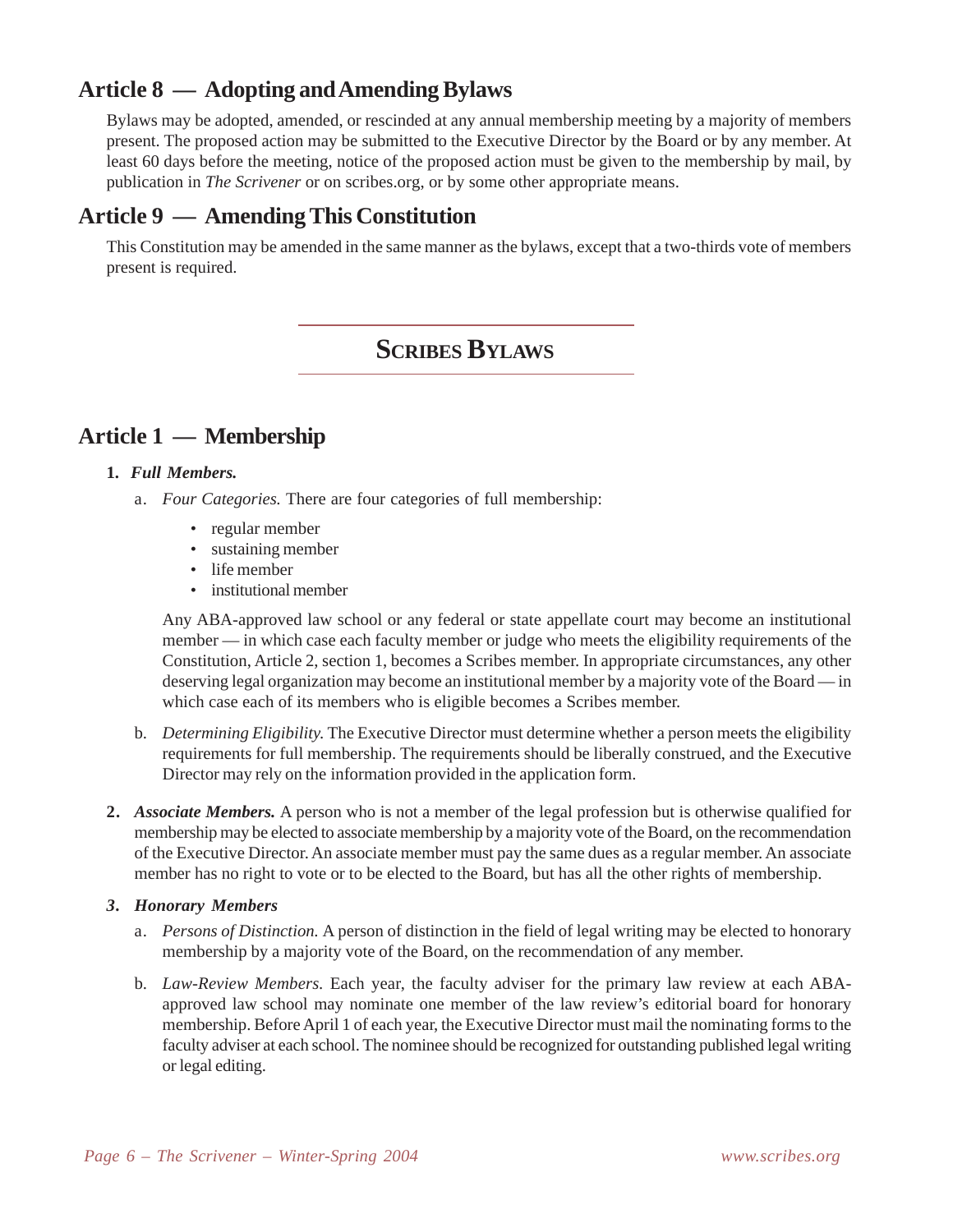c. *Term and Rights of Honorary Members.* An honorary member is granted a two-year membership, during which no dues are required. An honorary member has no right to vote or to be elected to the Board, but has all the other rights of membership.

## **Article 2 — Dues**

- **1.** *Amount***.** Each full member must pay dues as follows:
	- regular member \$65 annually
	- sustaining member \$100 annually
	- life member \$1,000 as a one-time contribution
	- institutional member \$650 annually or \$350 annually for an institution with fewer than 10 members of its own.
- **2.** *When Payable.* Dues are payable each year on August 1. A person or institution who joins less than 6 months before that date is treated as having paid for the year after that date. The Board may remit a member's dues under special circumstances.
- **3.** *Default.* A member in default must be given at least one notice of the default. A member in default for a year or more becomes a nonvoting member. A member in default for two years ceases to be a member.

# **Article 3 — Officers**

- **1.** *Duties.* The officers must perform the duties ordinarily performed by such officers, together with the duties prescribed by the Constitution and these bylaws, or by a decision of the Board that does not conflict with the Constitution or these bylaws.
- **2.** *Finances.* At each annual membership meeting, at each annual Board meeting, and at any other time the Board requests, the Treasurer must report on the finances of Scribes and the funds passing through the Treasurer's hands. Throughout the year, the Executive Director must keep accurate records of the income and expenses of Scribes. The President may ask a licensed public accountant to examine and audit any Treasurer's report, along with the records of Scribes.

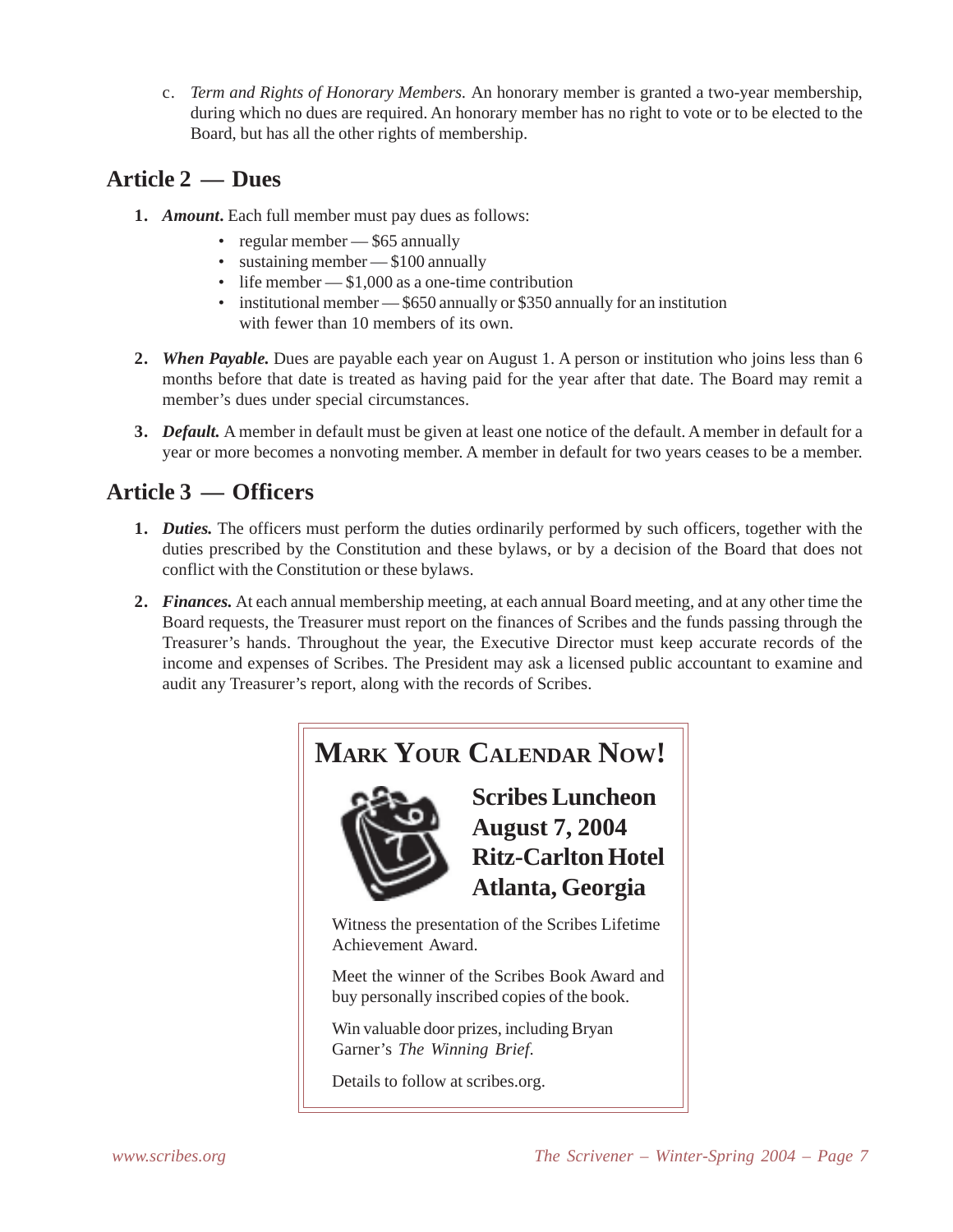# **Excerpts from** *Garner's Modern American Usage*

Bryan Garner, a former President of Scribes, has kindly agreed to let us print excerpts from his invaluable *Modern American Usage*, the second edition of which has recently been published by Oxford University Press. Please note that some of the items do not contain the full entry as it appears in the book; they are abbreviated excerpts, if you will. Also note that the terms in small capitals cross-refer to other entries. Obviously, we can't do justice to the book. But we've picked some items that should be interesting to legal writers, and we'll continue with more in the next issue.

**abjure; adjure. A. Senses Distinguished.** *Abjure* may mean either (1) "to renounce" <Germany abjured the use of force>, or  $(2)$  "to avoid" <her evaluation abjured excessive praise>. In bygone days, people were sometimes required to "abjure the realm," i.e., go abroad. *Adjure* means "to charge or entreat solemnly; to urge earnestly" <Reagan adjured the Soviets to join him in this noble goal>.

**absent,** used as a preposition meaning "in the absence of" or "without," is commonly used in LEGALESE but is simply unnecessary JARGON. The better choices are *without* and *in the absence of*—e.g.:

• "That is, *absent* [read *without* or *in the absence of* ] justification, anything goes." Jonathan Rauch, "For Better or Worse?" *New Republic*, 6 May 1996, at 18.

**accusee** is a NEEDLESS VARIANT of the noun *accused* (= a person accused of wrongdoing).

**administrate** is an objectionable BACKFORMATION from *administration*. Avoid it as a NEEDLESS VARIANT of *administer*.

**Adverbs. A. Placement of Adverbs.** Many writers fall into awkward, unidiomatic sentences when they misguidedly avoid splitting up verb phrases. Although most authorities squarely say that the best place for the adverb is in the midst of the verb phrase, many writers nevertheless harbor a misplaced aversion, probably because they confuse a split verb phrase with the SPLIT INFINITIVE. H.W. Fowler explained long ago what writers still have problems understanding: "When an adverb is to be used with [a compound] verb, its normal place is between the auxiliary (or sometimes the first auxiliary if there are two or more) and the rest. Not only is there no objection to thus splitting a compound verb…, but any other position for the adverb requires special justification." Other authorities agree and have long done so.

**adverse; averse.** To be *adverse to* something is to be turned in opposition against it <Thailand was adverse to Japan during most of World War II>. The phrase usually refers to things, not people. To be *averse to* something is to have feelings against it <averse to risk>. The phrase usually describes a person's attitude. Both words may take the preposition *to*, but *averse* also takes *from*.

**allude. A. And** *advert* **&** *refer***.** To *allude* is to refer to (something) indirectly or by suggestion only. To *advert* or *refer* is to bring up directly, *advert* being the more FORMAL WORD. (See **advert.**) *Allude* is misused for *refer* when the indirect nature of a comment or suggestion is missing.

**and. A. Beginning Sentences with.** It is rank superstition that this coordinating conjunction cannot properly begin a sentence.

**because. E. Beginning a Sentence with.** There's an odd myth that it's poor grammar to begin a sentence with *because*. It seems to have resulted from gradeschool teachers who were trying to prevent fragments such as this: "We came in from recess after 15 minutes. Because everyone was tired."

**beg the question.** This phrase has not traditionally meant "to evade the issue" or "to invite an obvious question," as some mistakenly believe. The strict meaning of *beg the question* is "to base a conclusion on an assumption that is as much in need of proof or demonstration as the conclusion itself." The formal name for this logical fallacy is *petitio principii*.

**BE-VERBS. B. Circumlocutions with** *Be***-Verbs.** Verb phrases containing *be*-verbs are often merely roundabout ways of saying something better said with a simple verb. Thus *be determinative of* for *determine* is verbose. But *be determinative* is all right without an object <this factor may be determinative in a given situation >.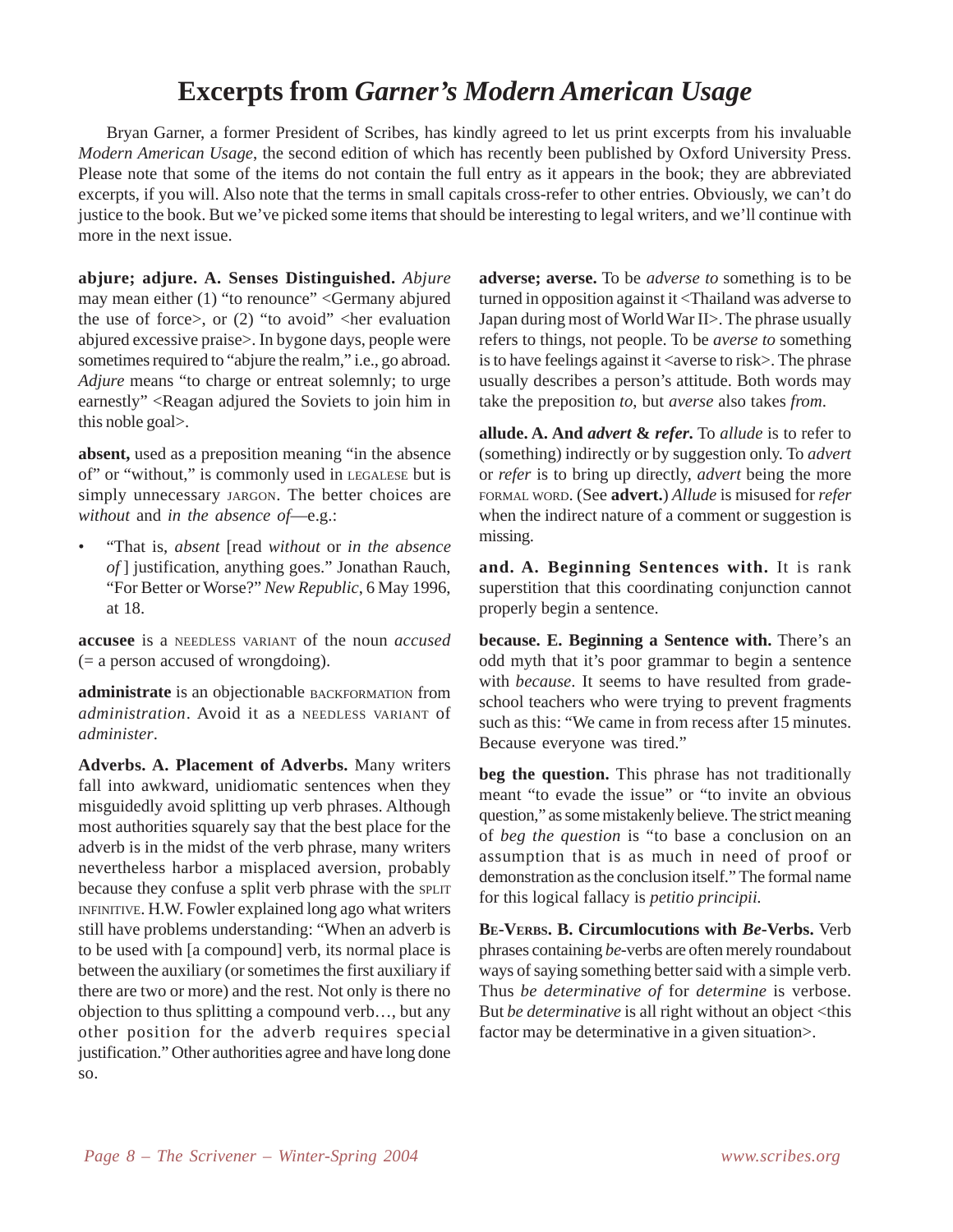The following circumlocutory uses of *be*-verbs are common in stuffy writing. The simple verb is usually better:

be abusive of (abuse) be applicable to (apply to) be benefited by (benefit from) be derived from (derive from) be desirous of (desire or want) be determinative of (determine) be in agreement (agree) be in attendance (attend) be indicative of (indicate) be in error (err) be in existence (exist) be influential on (influence) be in possession of (possess) be in receipt of (have received) be in violation of (violate) be operative (operate) be productive of (produce) be promotive of (promote) be supportive of (support)

Many such wordy constructions are more naturally phrased in the present-tense singular: *is able to (can), is authorized to (may), is binding upon (binds), is empowered to (may), is unable to (cannot)*.

**blatant; flagrant.** Despite a fairly well-defined distinction, each word is misused for the other. What is *blatant* stands out glaringly or repugnantly; what is *flagrant* is deplorable and shocking, connoting outrage.

**breach, more honored in the.** Strictly speaking, this phrase refers to an unjust rule that is better broken than obeyed. Thus, in *Hamlet*, where the phrase originated, Shakespeare has Hamlet say that the Danes' riotous drinking "is a custom / More honor'd in the breach than in the observance" (1.4.15–16). But writers frequently misapply the phrase to a just rule that, in practice, is often broken.

**BURIED VERBS.** Jargonmongers call them "nominalizations," i.e., verbs that have been changed into nouns. Without the JARGON, one might say that a verb has been buried in a longer noun—usually a noun ending in one of the following suffixes: *-tion*, *-sion*, *-ment*, *-ence*, *-ance*, *-ity*. It is hardly an exaggeration (make that *one hardly exaggerates*) to say that when the verb will work in context, the better choice is almost always to use it instead of a buried verb. Thus:

arbitration arbitrate compulsion compel computerization computerize conformity, -ance conform contravention contravene dependence depend enablement enable enforcement enforce hospitalization hospitalize incorporation incorporate knowledge know maximization maximize mediation mediate minimization minimize obligation obligate, oblige opposition oppose penalization penalize perpetration perpetrate perpetuation perpetuate reduction reduce utilization utilize, use violation violate

*The Verb Buried The Verb Uncovered*

Naturally, you will sometimes need to refer to competition or litigation or regulation as a procedure, and when that is so you must say *competition* or *litigation* or *regulation*. But if a first draft says *the insurance industry's attempts at regulation of doctors*, you would be well advised to change that to *the insurance industry's attempts to regulate doctors*.

**but. A. Beginning Sentences with.** It is a gross canard that beginning a sentence with *but* is stylistically slipshod. In fact, doing so is highly desirable in any number of contexts, as many stylebooks have said (many correctly pointing out that *but* is more effective than *however* at the beginning of a sentence).

**by reason of** is usually an artificial way of saying *because of*. Although *not guilty by reason of insanity* is a SET PHRASE, in other phrases the words *by reason of* can usually be improved.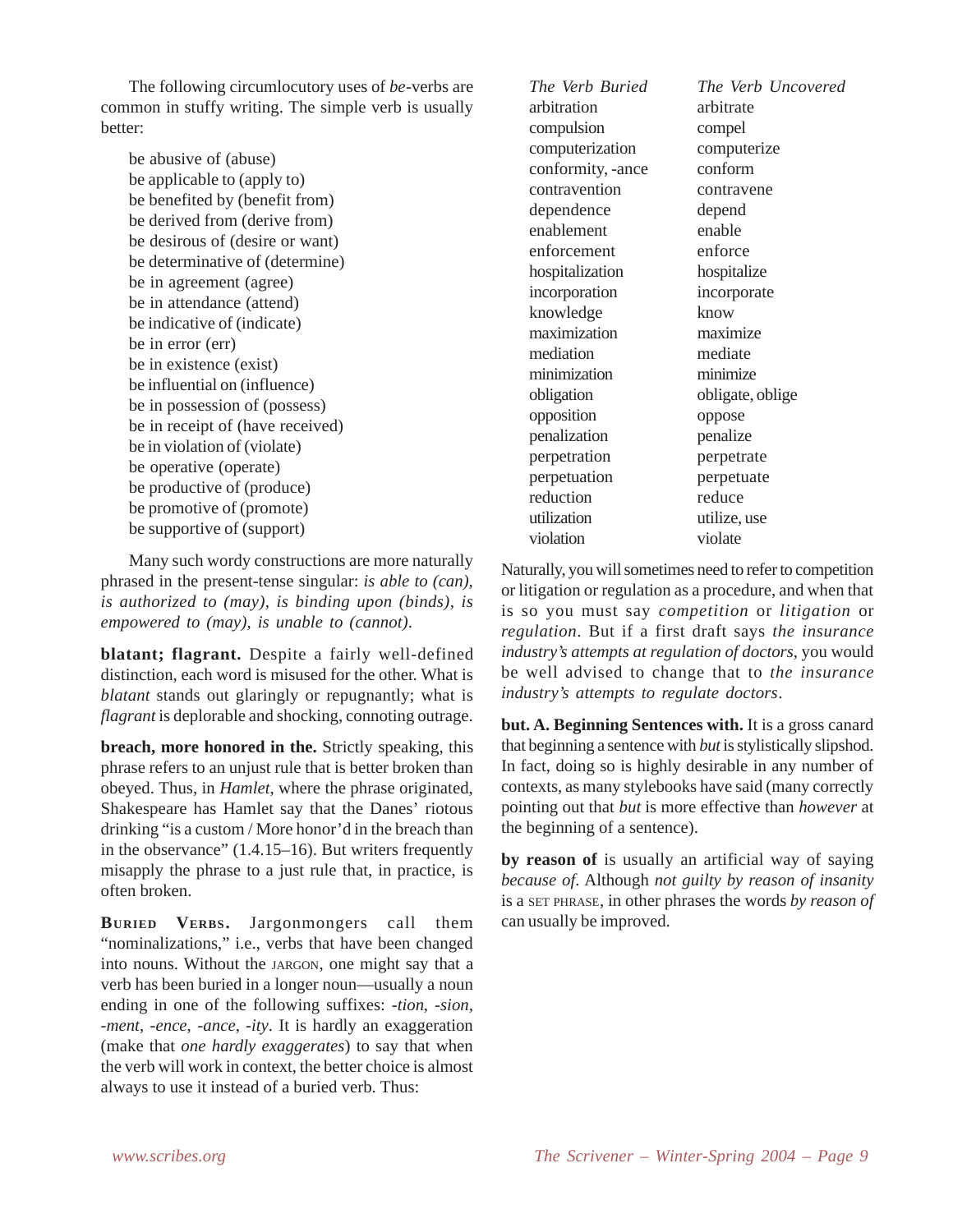# **Scribes Committees for 2003–2004**

#### **Annual Meeting**

Tom Steele (Chair) steeletm@law.wfu.edu

Glen-Peter Ahlers Roger Newman Otto Stockmeyer John Williams

#### **Book Award**

Michael Hyman (Chair) mbhyman@muchshelist.com

Beverly Burlingame Robert Markle Steve Sheppard Stuart Shiffman Randall Tietjen

#### **Brief-Writing Award**

Kenneth Gartner (Chair) kgartner@courts.state.ny.us Joseph Baca Dewey Cole Stephen Fink Robert Lindefjeld Christy Nisbett Laurel Oates Mark Painter

#### **Law-Review Award**

Roy Mersky (Chair) rmersky@mail.law.utexas.edu Glen-Peter Ahlers Dana Livingston Cobb Anne Enquist Roger Newman Richard Wydick

#### **Scribes Journal**

Joseph Kimble (Chair) kimblej@cooley.edu Beverly Burlingame Bryan Garner Wayne Schiess David Schultz

#### **Nominations**

Stuart Shiffman (Chair) shiffman@springnet1.com

Beverly Burlingame Bryan Garner Joe Kimble Steve Smith Otto Stockmeyer John Williams

#### **Planning**

Gary Spivey (Chair) gspivey@courts.state.ny.us Beverly Burlingame Darby Dickerson Michael Hyman Janis Reinken

#### **Membership**

John Williams (Chair) john.williams@thomson.com

Beverly Burlingame Michael Hyman Joe Kimble Mark Painter Steve Smith Otto Stockmeyer

#### **Scrivener & Website**

Beverly Burlingame (Chair) beverly.ray.burlingame@tklaw.com Glen-Peter Ahlers Mark Cooney Joe Kimble Jane Siegel

# **Life Members**

Glen-Peter Ahlers (Orlando, FL) Lee C. Buchheit (New York, NY) Michael J. Collins (Dallas, TX) Deborah Cook (Akron, OH) Willard H. DaSilva (Garden City, NY) Bryan A. Garner (Dallas, TX) Judge Lynn N. Hughes (Houston, TX) Emil L. Iannelli (Southampton, PA) Lynne P. Iannelli (Southampton, PA) Joseph Kimble (Lansing, MI) Robert N. Markle (New Orleans, LA) Bernard S. Meyer (Mineola, NY) Richard L. Neumeier (Boston, MA) Judge Mark P. Painter (Cincinnati, OH) Keldon K. Scott (Lansing, MI) Gary D. Spivey (Albany, NY) Paul R. Steadman (Chicago, IL) Thomas M. Steele (Winston-Salem, NC) Norman Otto Stockmeyer (Lansing, MI) Anthony Turley (Toledo, OH)

**Please send us news about your publications, promotions, presentations, awards, and the like. Scribes members want to know.**

**Send your news to siegelj@cooley.edu.**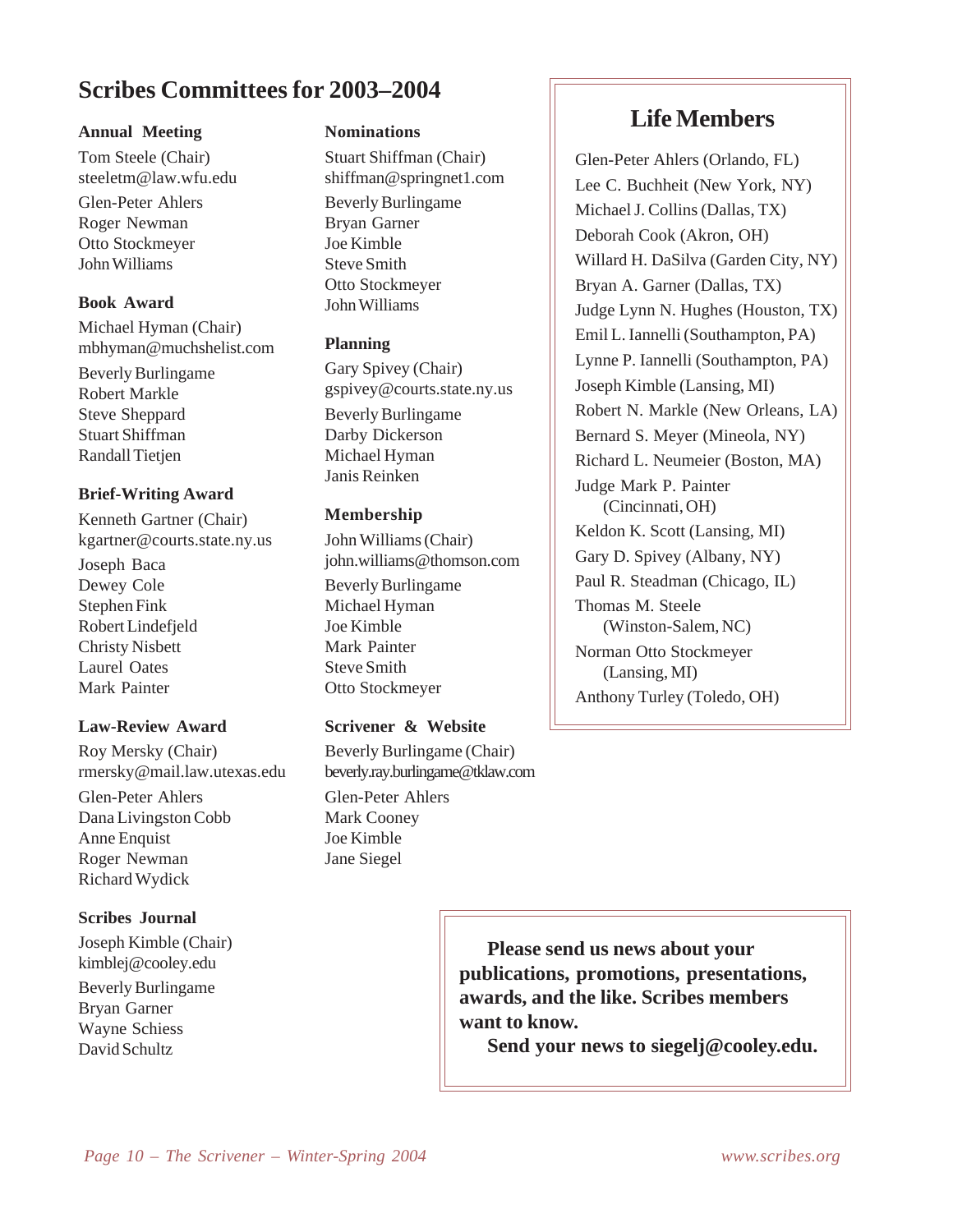# **Remarks for the Scribes Law-Review Award, 2004**

#### *Roy Mersky*

The American Society of Writers on Legal Subjects—Scribes—was founded in 1953 to promote greater clarity in legal writing. The many judges, lawyers, legal editors, writers, and law professors who belong to Scribes believe that rewarding good legal writing is more productive than simply condemning poor legal writing. Scribes advocates excellence in legal writing with publications such as *The Scrivener* and *The Scribes Journal of Legal Writing*; with workshops and conferences; and with various writing competitions.

The tremendous diversity of legal writing makes it impossible to have a single competition to judge every kind of legal writing. For this reason, Scribes has annual awards that recognize outstanding legal writing in three different categories: best book, best written brief, and best student law-review note or comment.

Scribes established the Law-Review Award in 1987. This award, presented at the National Conference of Law Reviews each year, seeks to recognize the most outstanding note or comment written by a law student and published by a student-edited law review. In fact, this award has become known as the most prestigious award honoring a law student's article and the law review that published it.

The competition is quite intense because there are over 407 student-edited law reviews published by ABAaccredited law schools. Of these, 283 focus on specialized interests; 72 focus on Foreign, International, and Comparative Law; and 28 focus on Environment and Land Use Law.

Today we are here to present the seventeenth Law-Review Award. This year there were 57 entries. Previous winning entries have been from the Yale Law Journal (1987); George Washington Law Review (1988); Virginia Law Review (1989); Texas Law Review (1990); University of Chicago Law Review (1991); William and Mary Law Review (1992); University of Pennsylvania Law Review (1993); University of Maine Law Review (1994); Suffolk University Law Review (1995); Columbia Law Review (1996); University of Pennsylvania Law Review (1997); St. John's Law Review (1998); Marquette Law Review (1999); Case Western Reserve Law Review (2000); California Law Review (2001); California Western Law Review (2002); and San Diego Law Review (2003).

This special event has been made possible through the efforts of many individuals and the support of various

organizations. I would like to take a few minutes to acknowledge these people and thank them for their support of Scribes.

I have the privilege of chairing a committee of dedicated professionals who select the competition winner, and I would first like to acknowledge the great contributions of the 2004 selection committee: Roger Newman, a distinguished lawyer and legal historian; Glen-Peter Ahlers, the Executive Director of Scribes and the Associate Dean at Barry Law School, who is in attendance tonight; Dana Livingston Cobb of Alexander, Dubois, Jones & Townsend in Austin; Anne M. Enquist, Professor of Law at Seattle University School of Law, who is in attendance tonight and who gave an outstanding presentation earlier today on substantive and technical editing; and Tom Steele, Professor of Law at Wake Forest University. We all read the final entries and worked together to select the winner.

The initial screening of entries was done by a number of Barry law professors, and I would like to acknowledge their efforts as well. A special thank you to Associate Dean Glen-Peter Ahlers and Professors Leonard Birdsong, Tim Blevins, Mitch Frank, Marsha Freeman, Joanna Markman, Anjali Nayyar, Nancy Strohmeyer, Tom Young, and Robert Whorf for screening the entries.

I would also like to thank West, a Thomson business, for sponsoring this award. Several people from West have come today to show their support, and I want to publicly acknowledge our sincere appreciation to Danae Weidemann, Foster Blair, Christina Vassey, Dan Serlin, and Jane McCampbell.

We are honored to have other special guests here tonight, including our keynote speaker, the Honorable Edward Prado of the U.S. Court of Appeals for the Fifth Circuit. We would like to thank Judge Prado for participating and making this a very special evening.

And last but not least among the many thank yous, I would like to recognize the Joe Christenson Printing Company, which has generously reprinted the winning essay and provided us all with a copy.

Now it is with great pleasure that I announce the winner of the 2004 Scribes Law Review Note and Comment Award: Catherine Carroll of the University of Michigan Law School. Ms. Carroll's contribution, "Section Five Overbreadth: The Facial Approach to Adjudicating Challenges Under Section Five of the Fourteenth Amendment," published in the *Michigan*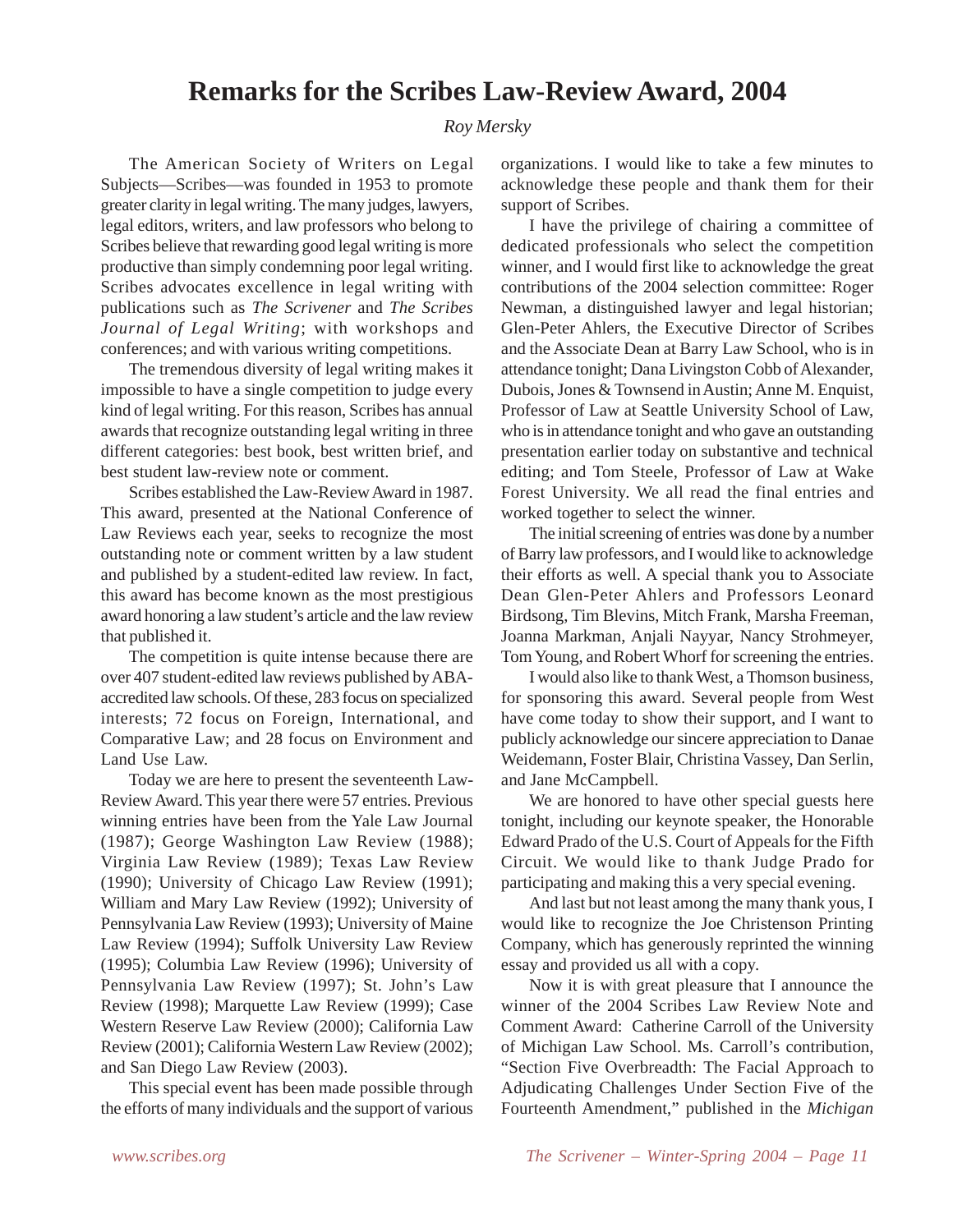*Law Review*, was selected as the finest of the finest. Ms. Carroll, would you please come to the podium to accept your award?

While Ms. Carroll makes her way to the podium, let me tell you a little about her. Ms. Caroll earned her J.D. in 2002 and is currently a Ph.D. candidate in the Political Science Department at the University of Michigan. She also clerks for the Honorable Harry T. Edwards, a circuit judge for the U.S. Court of Appeals for the District of Columbia Circuit.

And now I am pleased to present you with this commemorative plaque in recognition of your excellence in legal writing. I want to offer my sincere congratulations to you on winning the 2004 Scribes Law-Review Note and Comment Award. I'm sure everyone in the audience joins me in wishing you all the best for an outstanding career in law.

### **New Members**

Coleen Barger (Little Rock, AR) Robert Boliek (Birmingham, AL) Robin A. Boyle (Jamaica, NY) Brian Craig (Locust Valley, NY) Maria Perez Crist (Dayton, OH) Brian Draper (East Lansing, MI) Lisa Eichhorn (Columbia, SC) Laurie A. Gibson (Durham, ME) Rebecca Brannan Hagen (Montgomery, AL) Herbert Hammond (Dallas, TX) Stephen D. Hill (Topeka, KS) Richard G. Himelrick (Phoenix, AZ) Jeanne Huey (Dallas, TX) Gregory S.C. Huffman (Dallas, TX) Steve Johansen (Portland, OR) Monica C. Kinney (Portland, OR) Andrew J. Kleinfeld (Fairbanks, AK) Philip Knight (West Vancouver, BC, Canada) Robert S. Marsel (Redlands, CA) Daniel J. McCarthy (Birmingham, MI) Lawrence P. Nolan (Eaton Rapids, MI) Mary Bernard Ray (Madison, WI) Mary Massaron Ross (Detroit, MI) Robert A. Sachs (Holmdel, NJ) David Schultz (Pearland, TX) Kenneth J. Vanko (Wheaton, IL) Megan M. Wallace (Chevy Case, MD) Thomas Zellerbach (Menlo Park, CA)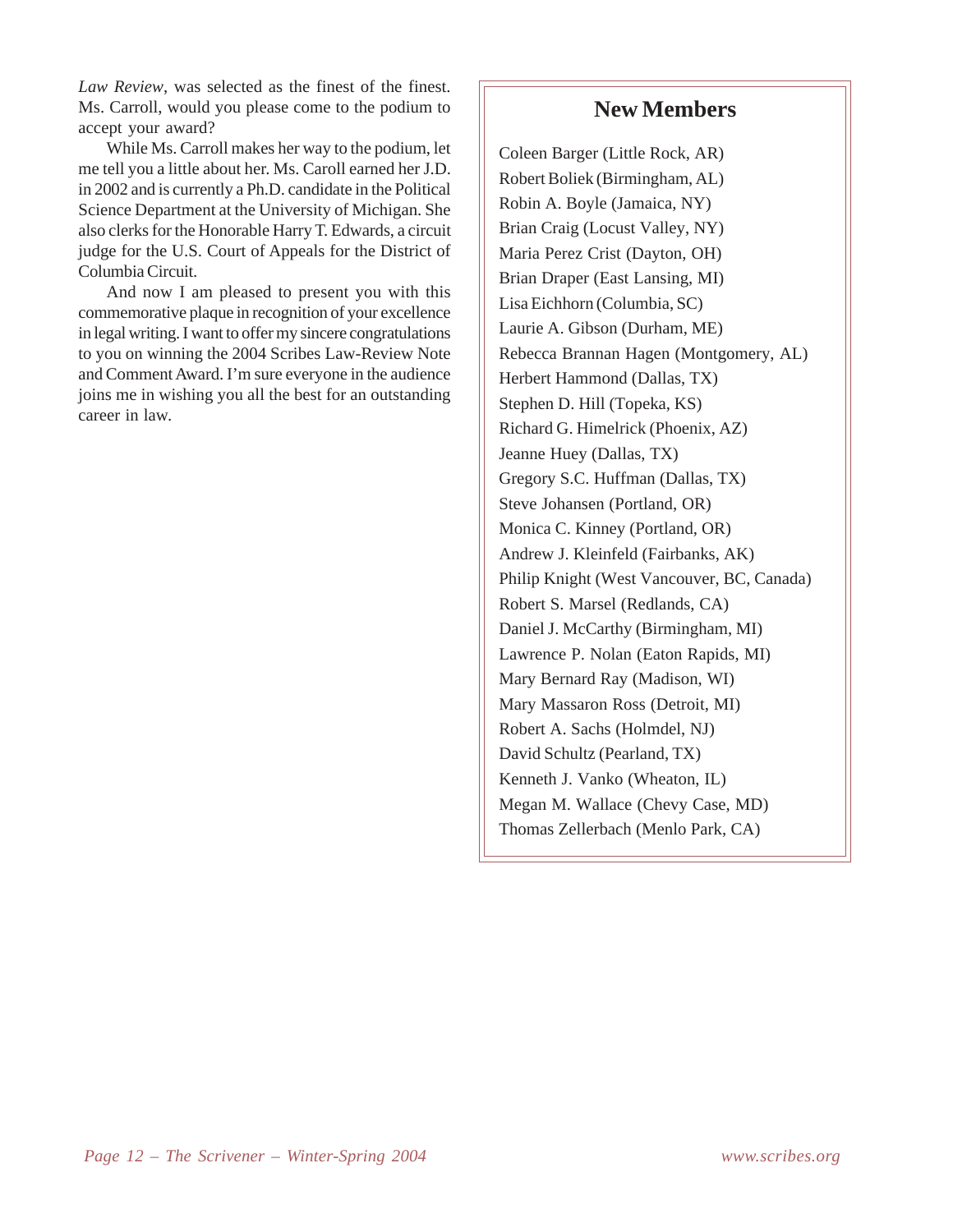### **Institutional Members**

University of Akron Law Center (Akron, OH) Barry University School of Law (Orlando, FL) California Western School of Law (San Diego, CA) Chapman University School of Law (Orange, CA) Florida Coastal School of Law (Jacksonville, FL) Franklin Pierce Law Center (Concord, NH) University of Houston Law Center (Houston, TX) University of LaVerne College of Law (Ontario, CA) Lewis and Clark Law School (Portland, OR) John Marshall Law School (Chicago, IL) Michigan State University School of Law (East Lansing, MI) Northern Kentucky University College of Law (Highland Heights, KY) Seattle University School of Law (Seattle, WA) Stetson University College of Law (St. Petersburg, FL) The University of Texas School of Law (Austin, TX) Thomas M. Cooley Law School (Lansing, MI) Washburn University School of Law (Topeka, KS) Western New England College School of Law (Springfield, MA) William Mitchell College of Law (St. Paul, MN)

### **Scribes Board members look over the new Scribes website at the annual Board meeting.**



*From left to right*: John Williams, Donald Dunn, Joe Kimble, Beverly Burlingame (seated), Christy Nisbett, Dewey Cole (seated), Steven Smith, and Glen-Peter Ahlers. *Not pictured*: Joseph Baca, Roger Newman, Stuart Shiffman, Tom Steele, Otto Stockmeyer, Randall Tietjen, and Richard Wydick.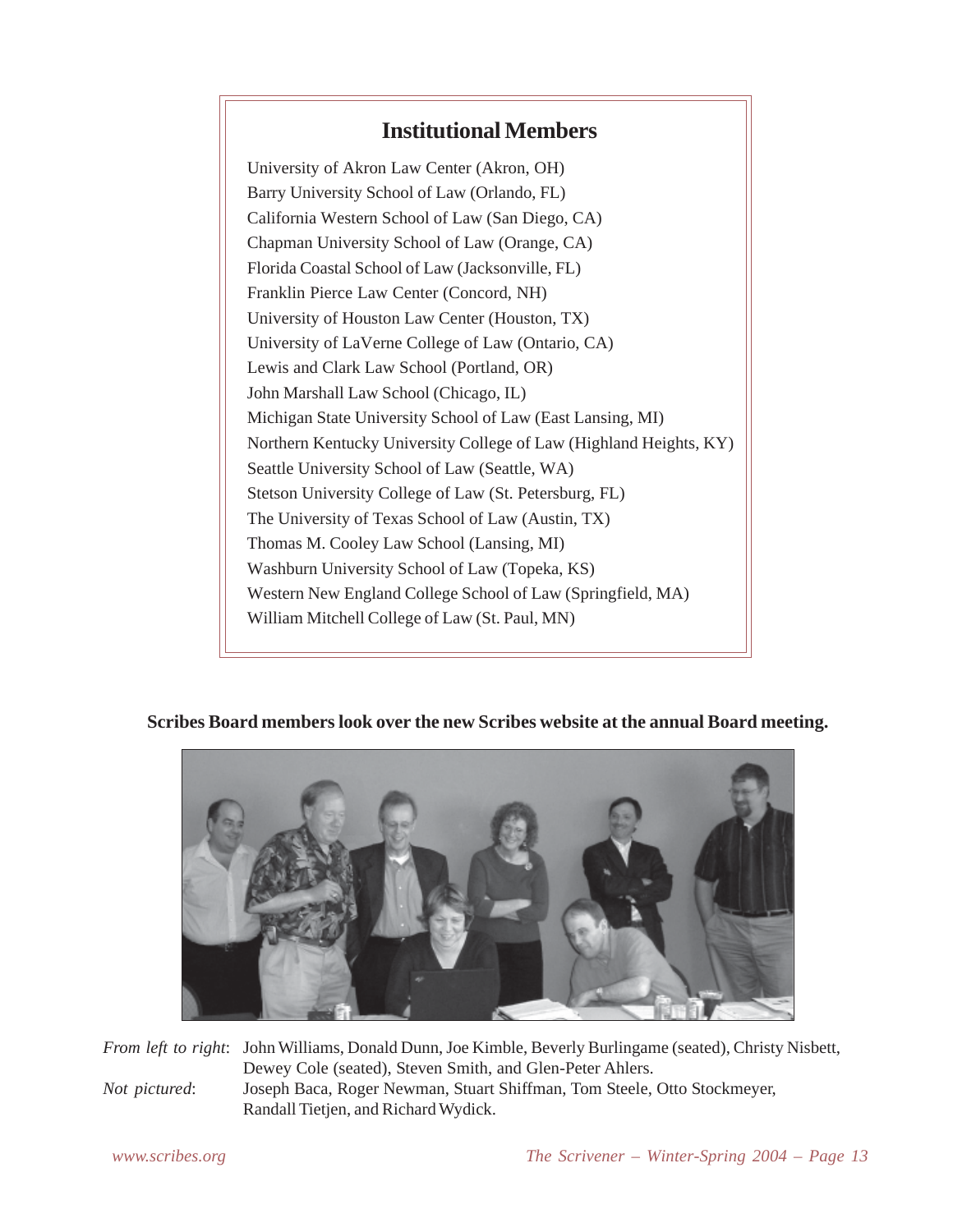# **Scribes Board Members**

#### **President – Beverly Ray Burlingame**

Thompson & Knight LLP 1700 Pacific Avenue, Suite 3300 Dallas, Texas 75201-4693 (214) 969-1110 beverly.ray.burlingame@tklaw.com

#### **Vice President – N. O. Stockmeyer**

Thomas Cooley Law School 300 South Capitol Ave. P.O. Box 13038 Lansing, Michigan 48901 (517) 371-5140 stockmen@cooley.edu

#### **Secretary – John C. Williams**

Thomson West 50 Broad Street East Rochester, New York 14694 (585) 546-5530 john.williams@thomson.com

#### **Treasurer – Stuart Shiffman**

Sangamon County Courthouse 200 South Ninth, Room 524 Springfield, Illinois 62701 (217) 753-6736 shiffman@springnet1.com

#### **Executive Director – Glen-Peter Ahlers**

Barry University School of Law 6441 East Colonial Drive Orlando, Florida 32807 (321) 206-5701 gahlers@mail.barry.edu

#### **Journal Editor – Joseph Kimble**

Thomas Cooley Law School 300 South Capitol Ave. P.O. Box 13038 Lansing, Michigan 48901 (517) 371-5140 kimblej@cooley.edu

#### **Past President – Donald J. Dunn**

University of La Verne College of Law 320 East D Street Ontario, California 91764 (909) 460-2020 dunnd@ulv.edu

#### **2002–2005 Joseph Baca**

7428 Gila N.E. Albuquerque, New Mexico 87109 (505) 821-6881 jbaca01@msn.com

#### **2003–2006 Charles Dewey Cole, Jr.**

Newman Fitch Altheim Myers, P.C. 14 Wall Street New York, New York 10005-2101 (212) 619-4350 dcole@nfam.com

#### **2003–2006 Roger Newman**

5601 Riverdale Avenue Bronx, New York 10471 (718) 601-0673 rnewman412@aol.com

#### **2003–2006 Christy Nisbett**

University of Texas School of Law 727 East Dean Keeton Street Austin, Texas 78705-3299 (512) 232-1263 cnisbett@mail.law.utexas.edu

#### **2002–2005 Steven R. Smith**

California Western School of Law 225 Cedar Street San Diego, California 92101-3090 (619) 525-1405 ssmith@cwsl.edu

#### **2002–2005 Thomas M. Steele**

Wake Forest University School of Law Box 7206 Reynolda Station Winston-Salem, North Carolina 27109 (910) 759-5440 steeletm@law.wfu.edu

#### **2001–2004 Randall Tietjen**

Robins, Kaplan, Miller & Ciresi 2800 Lasalle Plaza Minneapolis, Minnesota 55402-2015 (612) 349-8511 rmtietjen@rkmc.com

#### **2001–2004 Richard Wydick**

University of California at Davis School of Law Davis, California 95616 (530) 752-2899 rcwydick@ucdavis.edu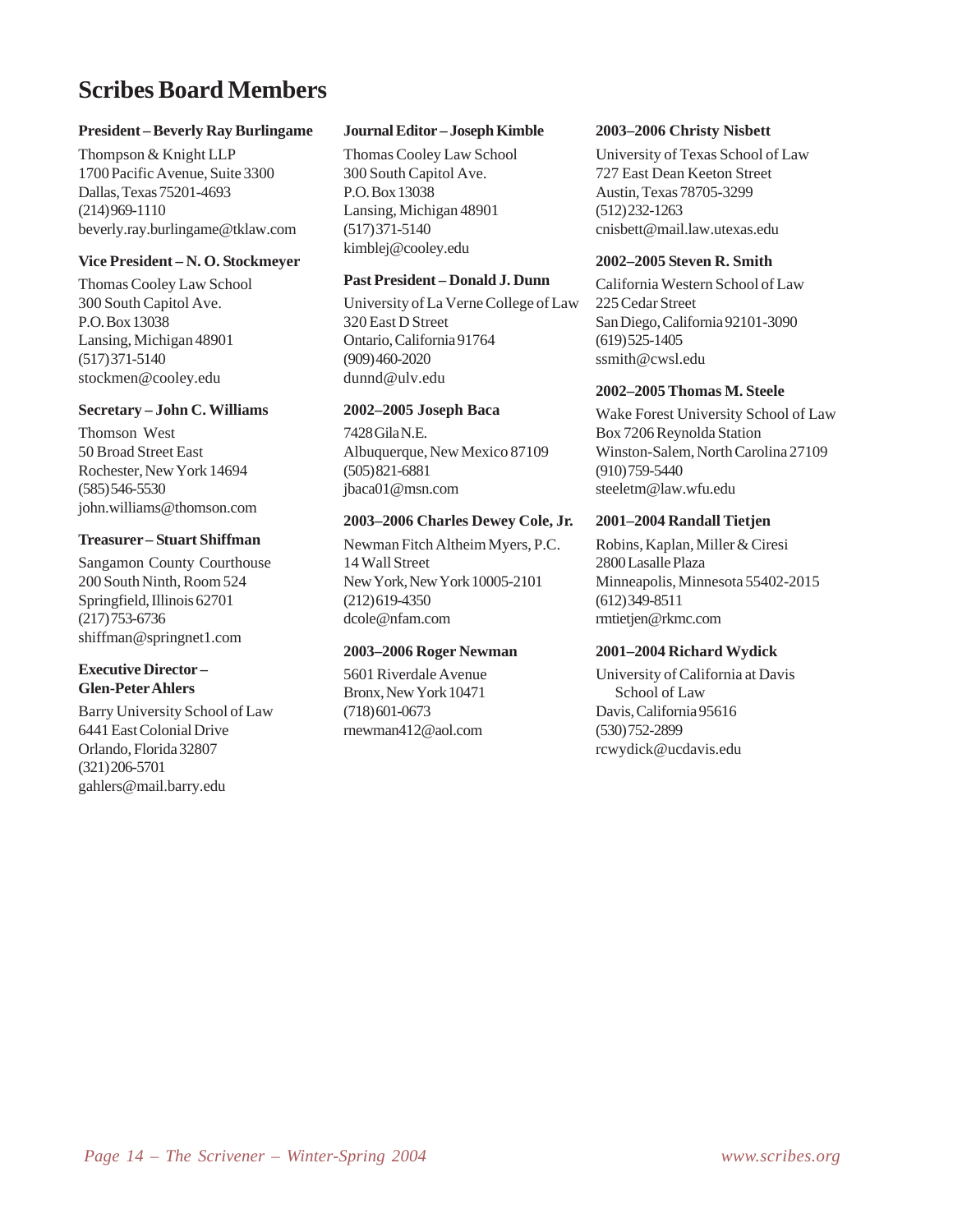# **Scribes — The American Society of Writers on Legal Subjects**

You're eligible for Scribes membership if you're a member of the legal profession and you've —

- (1) published a book on a legal subject,
- (2) published two or more articles on legal subjects,
- (3) served as an editor of a legal publication, or
- (4) published two or more decisions as a judge or administrative hearing officer.

*Please print or type:*

| <b>Your Name</b>                                                                                              | <b>Your E-mail Address</b>                                                                                                                                                      |
|---------------------------------------------------------------------------------------------------------------|---------------------------------------------------------------------------------------------------------------------------------------------------------------------------------|
| <b>Your Business Address</b>                                                                                  |                                                                                                                                                                                 |
| <b>Your Home Address</b>                                                                                      |                                                                                                                                                                                 |
| <b>Your Phone Number</b>                                                                                      | <b>Your Fax Number</b>                                                                                                                                                          |
| Please cite your published book, article, or opinion. Or cite the publication for which you were an editor.   |                                                                                                                                                                                 |
| If you are relying on two or more published articles or opinions, please cite your second article or opinion. |                                                                                                                                                                                 |
| Please select your preferred membership type:                                                                 |                                                                                                                                                                                 |
| Regular Annual Dues: \$65                                                                                     | Lifetime Dues: \$1,000                                                                                                                                                          |
| __ Sustaining Annual Dues: \$100                                                                              | __ First of Four Lifetime Installments: \$300                                                                                                                                   |
|                                                                                                               | Please complete this form and send it, along with a check made payable to "Scribes," to:                                                                                        |
|                                                                                                               | Glen-Peter Ahlers, Sr.<br><b>Scribes Executive Director</b><br><b>Barry University</b><br>Dwayne O. Andreas School of Law<br>6441 East Colonial Drive<br>Orlando, FL 32807-3650 |